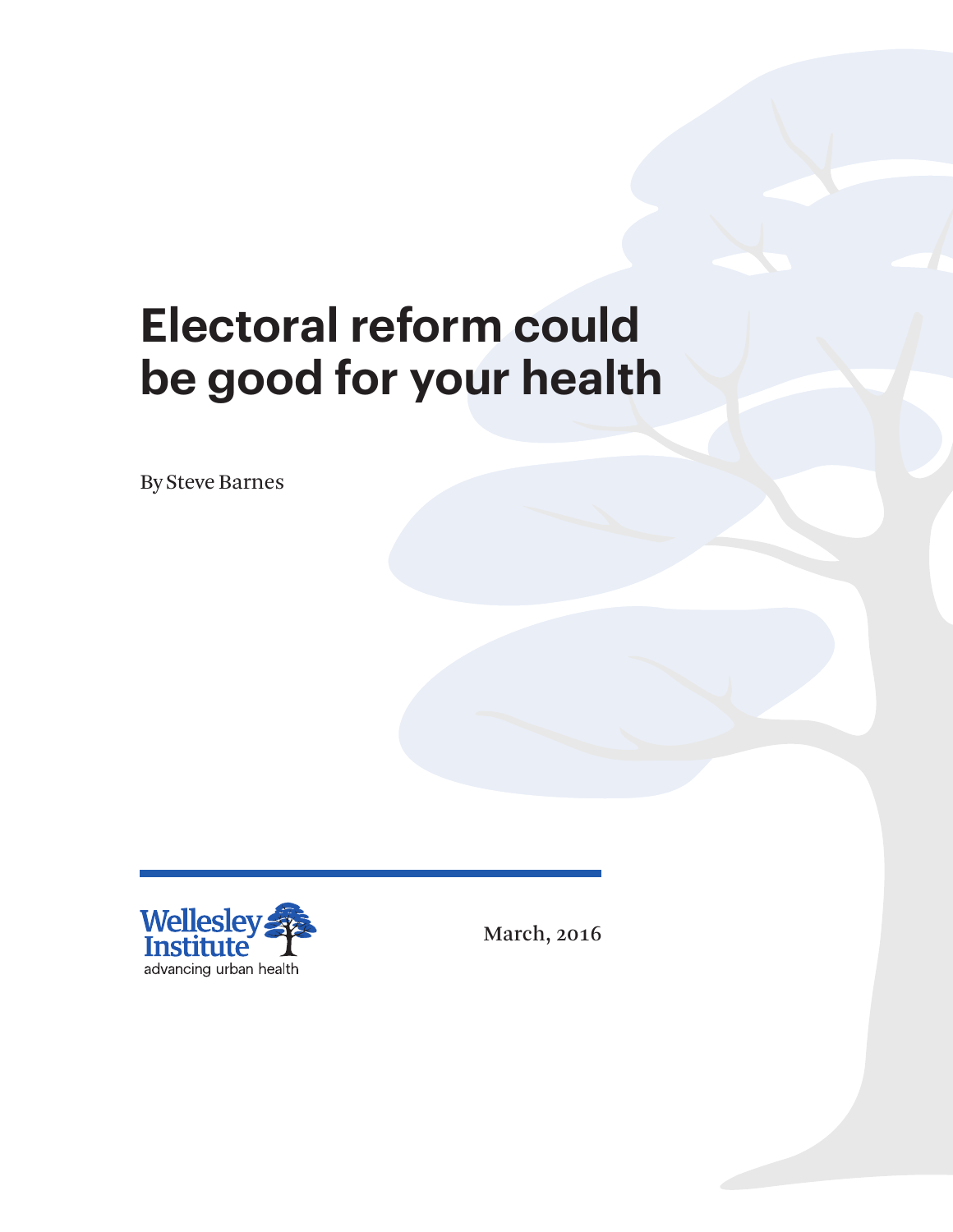The Wellesley Institute works to improve health equity in the Greater Toronto Area through action on the social determinants of health.

Copies of this report can be downloaded from www.wellesleyinstitute.com.

Electoral Reform Could Be Good For Your Health | Think Piece © Wellesley Institute 2016

10 Alcorn Ave, Suite 300 Toronto, ON, Canada M4V 3B2 416.972.1010 contact@wellesleyinstitute.com

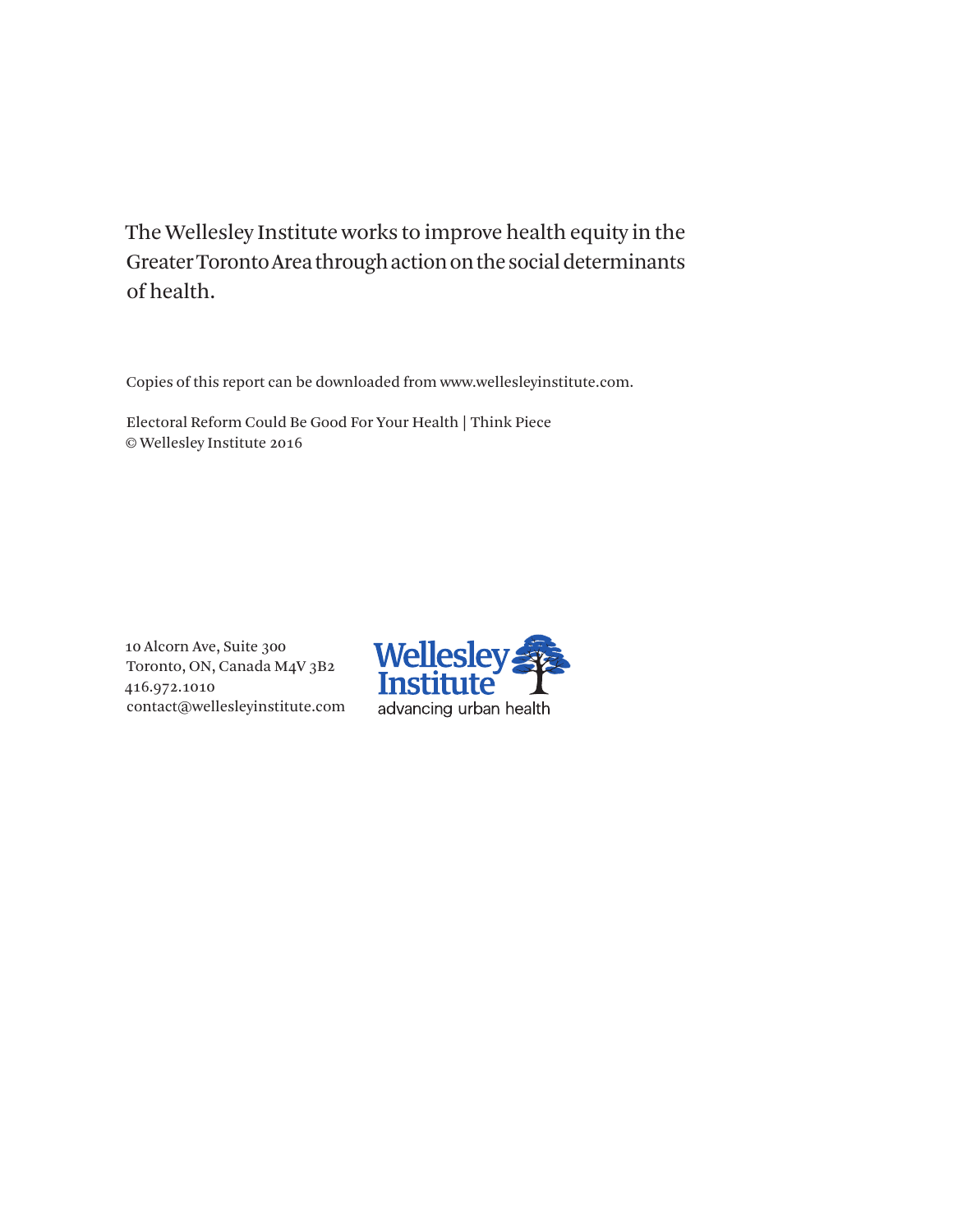The Liberal Party promised that 2015 would be the last election conducted using the first-past-thepost (FPTP) electoral system. They backed this up by committing to convene an "all-party Parliamentary committee to review a wide variety of reforms, such as ranked ballots, proportional representation, mandatory voting, and online voting." The Parliamentary committee will report back within 18 months and legislation to enact electoral reform would be introduced (Liberal Party of Canada, 2015).

Electoral reform is an important opportunity for Canadians to reimagine how we interact with our democratic institutions. Fundamentally, electoral systems are about the role of citizens in shaping parliaments and how democratic institutions reflect our collective desires. But electoral systems do more than just this. The choice of a nation's electoral system shapes who is elected, who forms governments and how power is distributed, both within legislatures and between voters and decision makers. Electoral systems are sociopolitical tools that influence the policies that affect Canadians' lives.

Since the election there has been some talk about the various electoral systems that could be used in Canada, with debate largely focusing on which parties would be advantaged or disadvantaged by particular systems. But given the enormous power that electoral systems hold over political and policy outcomes it is important to think about electoral reform as more than something that affects political parties and elections.

How electoral reform may influence the health and well-being of Canadians is an important consideration. This think piece bridges the connections between electoral systems, political trust, social capital and health to demonstrate why and how changing our electoral system may have health impacts. It argues that while we often think about the health of our democracy we seldom consider how our democratic institutions may affect our health. We often think of poverty as a lack of income leading to material deprivation but inherent to poverty is social exclusion from 'the ordinary living patterns, customs and activities' of society (Townsend, 1979). By taking a health-based approach to electoral reform we can choose an electoral system that reduces social exclusion and builds social capital and health. The federal government's commitment to reform Canada's electoral system is an important opportunity to choose an electoral system that improves the health of Canadians.

## **Electoral Systems, Political Trust, Social Capital and Health**

The connections between electoral systems and health may not be apparent at first glace. There are, however, important connections that need to be thought through as part of Canada's process of electoral reform. Electoral systems influence political trust, a component of social capital. High levels of social capital within a community can have positive health impacts; ergo, electoral systems have the potential to contribute to health and well-being, as demonstrated in Figure 1.

Electoral systems are the cornerstones of our democratic institutions. How we vote has influence over which candidates are elected, which parties form government, the composition of governments and, ultimately, the policies that are implemented by governments.

Political trust – citizen "confidence that authorities will observe the rules of the game and serve the general interest" (Citrin, 1999) – is critical to well-functioning democracies. For democracies to succeed citizens must trust that their elected officials and democratic institutions reflect the will of the electorate and work in the interest of the population. If a democracy does not meet this basic requirement it may be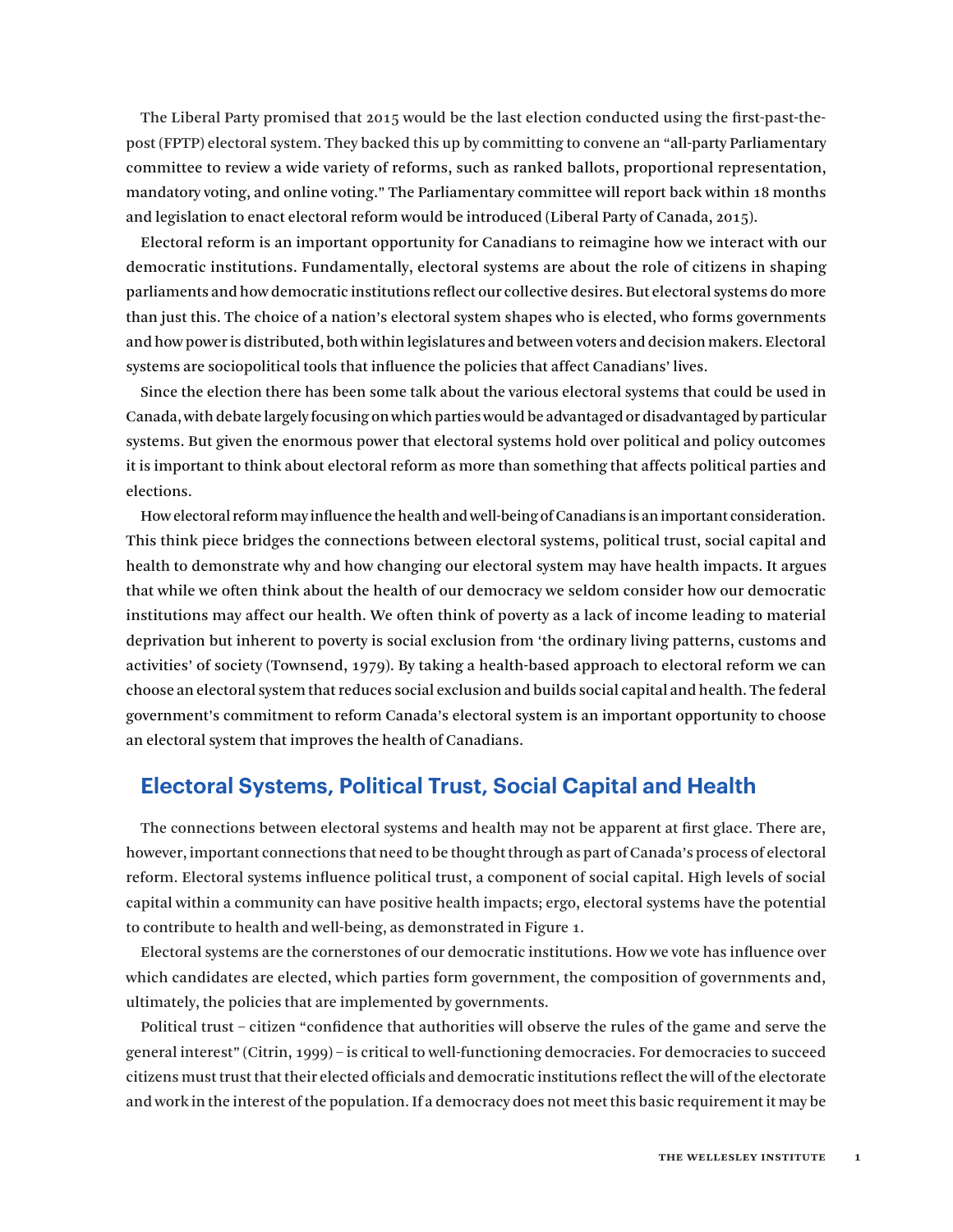

#### **Figure 1: Theory of Connections between Electoral Systems and Health**

perceived as untrustworthy. This is not to say that political trust is a binary democratic component that either does or does not exist. Political trust relies heavily on citizen confidence – a quality that may ebb and flow over time. Political trust lies on a spectrum and can change dynamically over time.

Social trust is the mechanism through which political trust contributes to social capital. There are many similarities between social and political trust but it is important to consider them separately. Social trust grows from immediate, first-hand interactions with others within a society. Political trust, on the other hand, develops at a greater distance based on higher level experiences and interactions, such as pride in the national political system and perceptions of the openness of governments (Newton, 2013).

The political science literature demonstrates that political trust tends to be higher in societies that have proportional electoral systems (Thomassen and Esaiasson, 2006), although it is less clear whether political trust is generated by having a proportional electoral system or whether societies that already have high levels of political trust are more likely to implement proportional systems.

Political trust may be enhanced when citizens can elect parliaments that reflect the diversity of their society. Citizens perceive that the more a parliament mirrors the electorate the more it values and cares for the society (van der Meer, 2010). Proportional electoral systems tend to elect a greater diversity of candidates, with these systems tending to result in a greater proportion of women being elected and parties putting forward a more diverse field of candidates, thereby appealing to a more diverse range of voters who see themselves represented (Rosen, 2013).

Political trust tends to be enhanced in societies in which parliaments are perceived to be competent, accountable and reliable and that intrinsically care for the electorate (van der Meer, 2010). Proportional systems tend to score higher on these measures, in part because citizens are more likely to see their preferred party represented in parliament and there is a greater diversity of voices in the policy making process (Dunn, 2012). Governments may be perceived to be more caring when they are supported by a larger share of the population (van der Meer, 2010). Switching to proportional systems has been linked to the development of more comprehensive health and social programs owing to greater dialogue and negotiation in the formation of governments and policy making (Selway, 2011).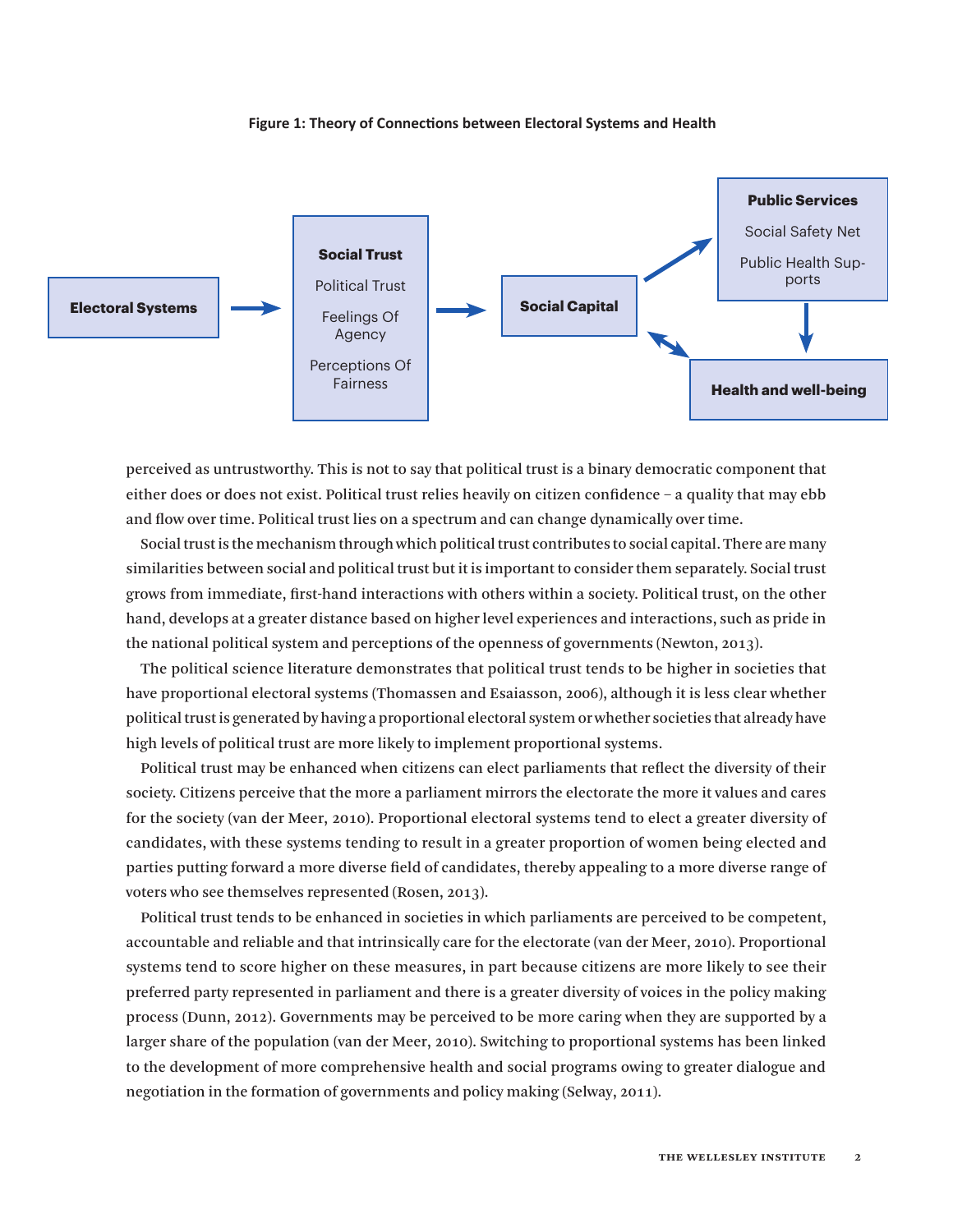Political trust and perceptions of fairness go hand in hand. Citizens are more likely to trust their political institutions if they feel that the process for electing representatives is fair (Dunn, 2012). The existence of an electoral system that formalizes and reaffirms that all citizens have a voice within a society means that even when individuals disagree with the outcome of an election they maintain their high level of trust in their representatives institutions. This holds true even if the party that a citizen voted for is not represented in parliament, further demonstrating the power of agency. On the other hand, the perception of not having their voice heard in majoritarian systems can lead to erosion of citizens' political trust (Dunn, 2012).

High levels of political trust are associated with higher levels of voting owing to feeling that it is possible to influence politics and policy. Countries with higher voter turnout and political trust tend to have more comprehensive welfare policies that can benefit people in lower socio-economic positions and groups who have greater need for health care services (Lindstrom and Mohseni, 2009).

# **Political Trust and Social Capital**

Political trust is an important concept in understanding how citizens interact with institutions. But political trust is more than this: political trust contributes to social capital, the 'social glue that holds society together' (Kawachi and Berkman, 2000). Political scientist Robert Putnam described social capital as the features of social life that enable people to work together more effectively toward shared objectives. Putnam specifically identified networks, norms and trust as key components of social capital (Putnam, 1996). Social capital includes collective efficacy, social trust/reciprocity, participation in voluntary organizations and social integration for mutual benefit (McKenzie et al., 2002).

The concept of social capital can be categorized as structural or cognitive. The structural components of social capital are the formal elements of a society, such as roles, rules, precedents, behaviours, networks and institutions. Cognitive social capital, on the other hand, describes "values, attitudes and beliefs that produce cooperative behaviour" (McKenzie et al., 2002). Electoral systems have connections to both structural and cognitive social capital. Electoral systems are parts of formal institutions that shape the roles of citizens in political processes, determine the rules of the game for influencing election results and influence the behaviours of both voters and candidates and are therefore a component of structural social capital. Electoral systems also shape political trust, which focuses on how power holders act in the general interest, and therefore are part of cognitive social capital.

The components that comprise social capital exist at the individual and ecological level. For example, individuals may benefit from participation in voluntary organizations and may have strong feelings of social trust, but the social capital that accumulates as a result of these actions and feelings accrues at the community level (social cohesion) (McKenzie et al., 2002, Kawachi et al., 1997, Murayama et al., 2012).

Not all social capital is alike, with key differences between social capital that bonds versus bridges. Bonding social capital refers to the "trusting and cooperative" relations that occur within homogenous groups (Murayama et al., 2012), for example, strong relationships within an ethnic group or social class. This is differentiated from bridging social capital which describes relationships between heterogeneous groups who have differences in social identity and power (Murayama et al., 2012). Bridging social capital offers greater potential to foster social inclusion as it exists as a shared resource across a community and improves feelings of generalized trust within societies (Freitag and Bühlmann, 2009).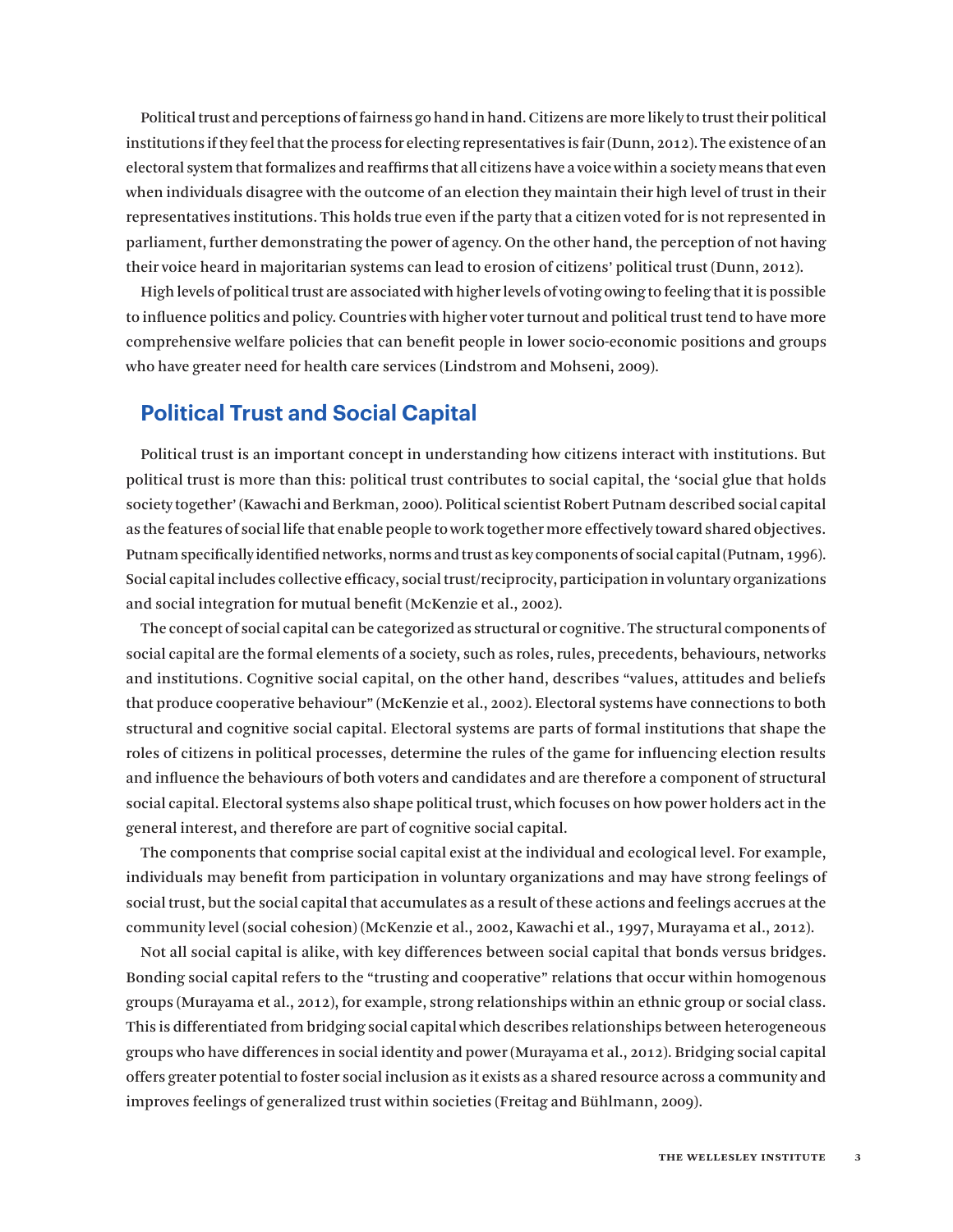Because social capital exists at the ecological level it can be difficult to articulate the connections between social capital and health which is primarily viewed as an individual level attribute. There is, however, evidence that high levels of social capital within a community can have positive health impacts at both the individual and community level. Kawachi and Berkman identified four key mechanisms through which social capital is linked to health (Kawachi and Berkman, 2000):

- **• Health promotion information**: Health-related behaviour is influenced by norms and values held by societies. Healthy behaviour can be encouraged through the rapid diffusion and uptake of health promotion information.
- **• Healthy community norms**: Healthy behaviour can be facilitated through the establishment of norms within a community around the importance of physical activity, or through social control over deviant behaviour, such as smoking or illicit drug use.
- **• Access to services**: Access to local services and amenities tend to be better protected in neighbourhoods and communities with high levels of social capital where residents are able to advocate to create or protect services.
- **• Psychosocial processes**: Living in a community with high levels of social capital may contribute to health via psychosocial processes by providing affective support and being a source of self-esteem and mutual respect. Communities with high social capital take public responsibility for others in their community, even when they do not know one another, thereby making people feel cared for.

There is evidence that bridging social capital has greater impacts on health than bonding social capital. A Japanese study found that survey respondents who reported that they participated in civic groups that represented a diverse range of populations with respect to age group, gender, and occupation (bridging) had significantly higher levels of self-rated health than respondents who participated in homogenous civic groups (bonding). The positive health impacts of bridging social capital occurred for both sexes but were more pronounced for women (Murayama et al., 2012). This is consistent with findings that show that close-knit communities with high levels of bonding social capital are not necessarily healthy, especially for outsiders (McKenzie et al., 2002). Social capital has the greatest potential to improve health when it manifests as bridging, not bonding, integration.

## **Building a Healthy Electoral System for Canada**

The federal government has committed to changing Canada's electoral system through a process of widespread consultation. To date, much of the public dialogue about potential electoral system reforms has focused on how various systems would benefit or disadvantage each of the main political parties and the constitutionality of changes. At the margins there has been some discussion of how electoral systems can influence the types of candidates that are elected (and electable), with certain systems being more favourable for underrepresented groups such as women. There has not, however, been discussion of how electoral systems can influence health and well-being of residents.

Given the potential for electoral systems to influence social capital and health in Canada it is important to consider electoral reform through a health lens. Fundamentally electoral systems are about control: who can vote, how their vote is counted and whether they have real influence over the outcome in their riding or nationally. Electoral reform should aim to increase the level of control over political and policy processes that citizens wield.

There are four key electoral systems that are part of the discussion of electoral reform in Canada: First-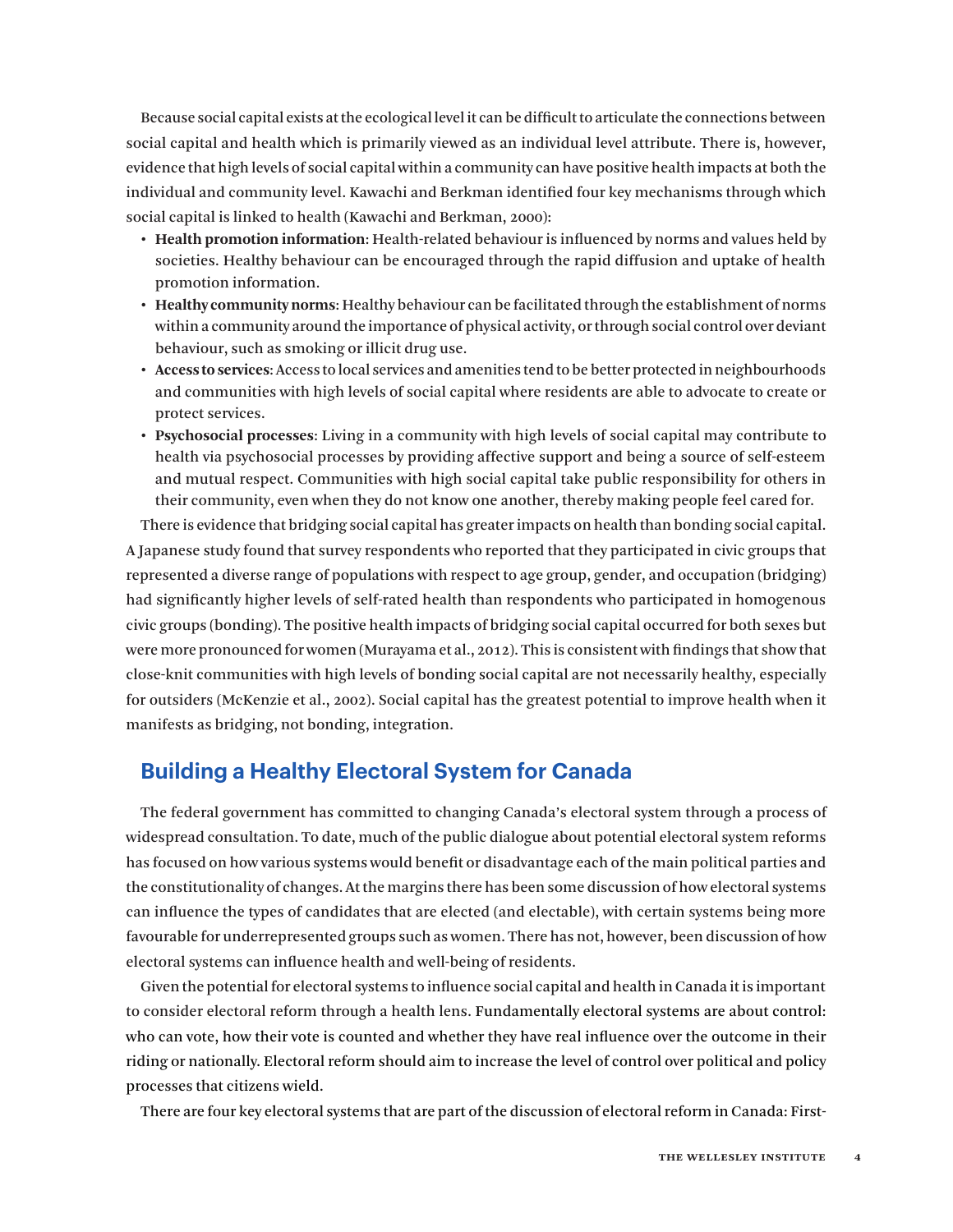Past-the-Post (FPTP), preferential voting (instant runoff), proportional representation (party list proportional representation and Single Transferable Vote) and hybrid systems, with Mixed Member Proportional (MMP) being the most prominent. Each of these systems is briefly reviewed to assess how it may influence political trust, social capital and health. This paper argues that proportional representation and hybrid systems offer the greatest opportunity to contribute to a healthier Canada.

#### **First-Past-the-Post**

First-Past-the-Post is Canada's existing electoral system. FPTP is a relatively simple electoral system: the country is divided into ridings and each riding is represented by a single Member of Parliament. On Election Day the candidate in each riding who receives the most votes wins and becomes the local representative in Parliament.

The simplicity of FPTP is its main benefit. This system is very easy to understand, vote counting is simple and representatives may be perceived as legitimate owing to their success in winning more votes than any of their opponents. A secondary benefit of FPTP is that there is a single, clearly identifiable representative for each riding (as opposed to multi-member districts) whose undefined role is to assist constituents with a broad range of issues (Loat and MacMillan, 2014).

FPTP has limitations, however. To win a riding a candidate only has to receive a single vote more than their opponent. FPTP is a winner-takes-all system, which means that the winning candidate may receive only a handful more votes than their closest opponent but still takes 100 percent of the victory and power. Additionally, where ridings have multiple candidates the winning candidate may receive relatively few votes owing to vote fragmentation, which can create perceptions of illegitimacy especially if voter turnout is low. For example, a candidate may win after receiving only 25 percent of the votes cast in an election with 50 percent turnout, meaning that only 12.5 percent of eligible voters actually cast a vote for the winning candidate.

A major limitation of FPTP is that some voters have much more influence than others owing to how others in their riding vote. Voters who live in seats that are "safe" for a particular party or candidate have very little chance of influencing the outcome in their riding. By contrast, voters in marginal seats have far greater potential to influence the outcome in their riding and their vote therefore has greater value than the votes of those in safe seats.

From the perspective of political trust, social capital and health, FPTP appears to offer the greatest benefits to voters who live in marginal ridings whose votes are more likely to affect the winner in their race. Voters in safe or even relatively safe seats do not enjoy this control over the political process. Under FPTP all residents within a riding may benefit from the availability of a local MP, thereby providing a formal mechanism for raising grievances and providing input into political and policy making processes.

These benefits are likely outweighed by the potential for FPTP to be perceived as creating unfair outcomes, thereby eroding political trust. In close elections voters who supported the losing candidate may feel that their wishes were not reflected in the final result even through their preferred candidate received only a handful fewer votes than the winner. This effect may be amplified when there are numerous close races in ridings across the country which can lead to a large number of MPs being elected by small margins. In some cases many of these MPs represent a single party that may be able to form a majority government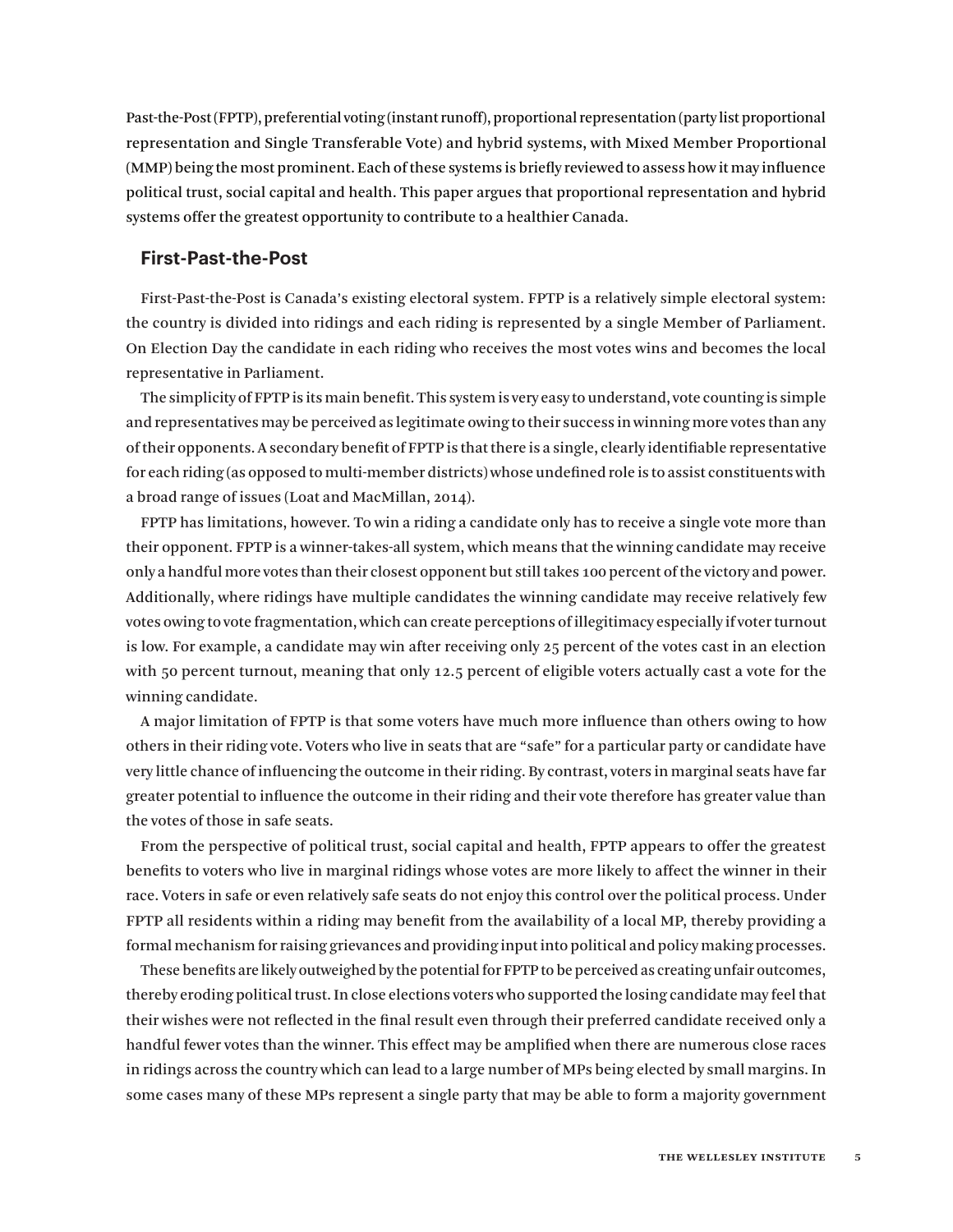without receiving a majority of votes. Additionally, because each riding elects an MP independently of other ridings and not all ridings have equal numbers of residents it is possible for FPTP elections to deliver power to a party that does not even receive the most votes across the country, with the party instead narrowly winning a majority of ridings.

A second barrier to political trust associated with FPTP is the fact that, in practice, not all votes carry the same weight with voters in marginal ridings having relatively greater influence over election outcomes than voters who live in safe ridings. Citizens who do not support the dominant party in safe ridings may not feel well represented or that they have an advocate to whom they can turn. This may also dissuade residents from volunteering on a campaign, donating to their preferred candidate or even voting.

### **Preferential/Instant-Runoff Voting**

In an instant-runoff system voters cast their vote for candidates in a single riding, as in FPTP. To vote, voters place a 1 next to their preferred candidate, a 2 next to their second preference and so on. Voters can rank as many or as few candidates as they wish. To determine the winner the first preferences of every voter are tabulated (i.e., all of the number 1 votes are counted). If a candidate receives 50 percent plus one of the votes they are declared the winner. If no candidate reaches that threshold the candidate with the fewest votes is eliminated and the second preferences of their voters are counted. This process continues until one candidate has a majority.

Ranked ballots have the advantage of ensuring that a majority of people living within a riding have indicated some level of support for the winning candidate even if they weren't their first choice which may increase perceptions of the MPs legitimacy in their role. This also reduces the number of residents who did not support the winning candidate who may feel that they are poorly represented or that they do not have an advocate in Parliament. Ranked ballots can therefore reduce some of the feelings of distance from MPs that can occur in FPTP and this may increase political trust.

There are three limitations to ranked ballots. First, voters who live in safe ridings still may not feel that their vote carries weight, especially if they prefer less popular candidates. This may result in voters in some ridings feeling less invested in elections, politics and policy making than voters with greater influence. The second limitation is that while voting is relatively simple, it does require more thought and effort than placing an X beside a single candidate and the tabulation of votes is more complex and may be poorly understood. This may turn potential voters off from participating in elections.

A third limitation is that while instant-runoff votes may make elections fairer at the riding level they do not eliminate the possibility of governments being elected with spurious majorities. Under instant-runoff parties may still be able to form majority governments that are disproportionate to the share of votes that they received. While voters may feel more in control of democratic processes at the local level, this does not necessarily translate to influence at the national level or to political and policy making processes.

#### **Proportional Representation**

There are two proportional representation (PR) voting types: party list PR and Single Transferable Vote (STV). The defining feature of proportional representation is that the number of seats a party receives in parliament is proportional to their share of the popular vote; a party that receives 35 percent support will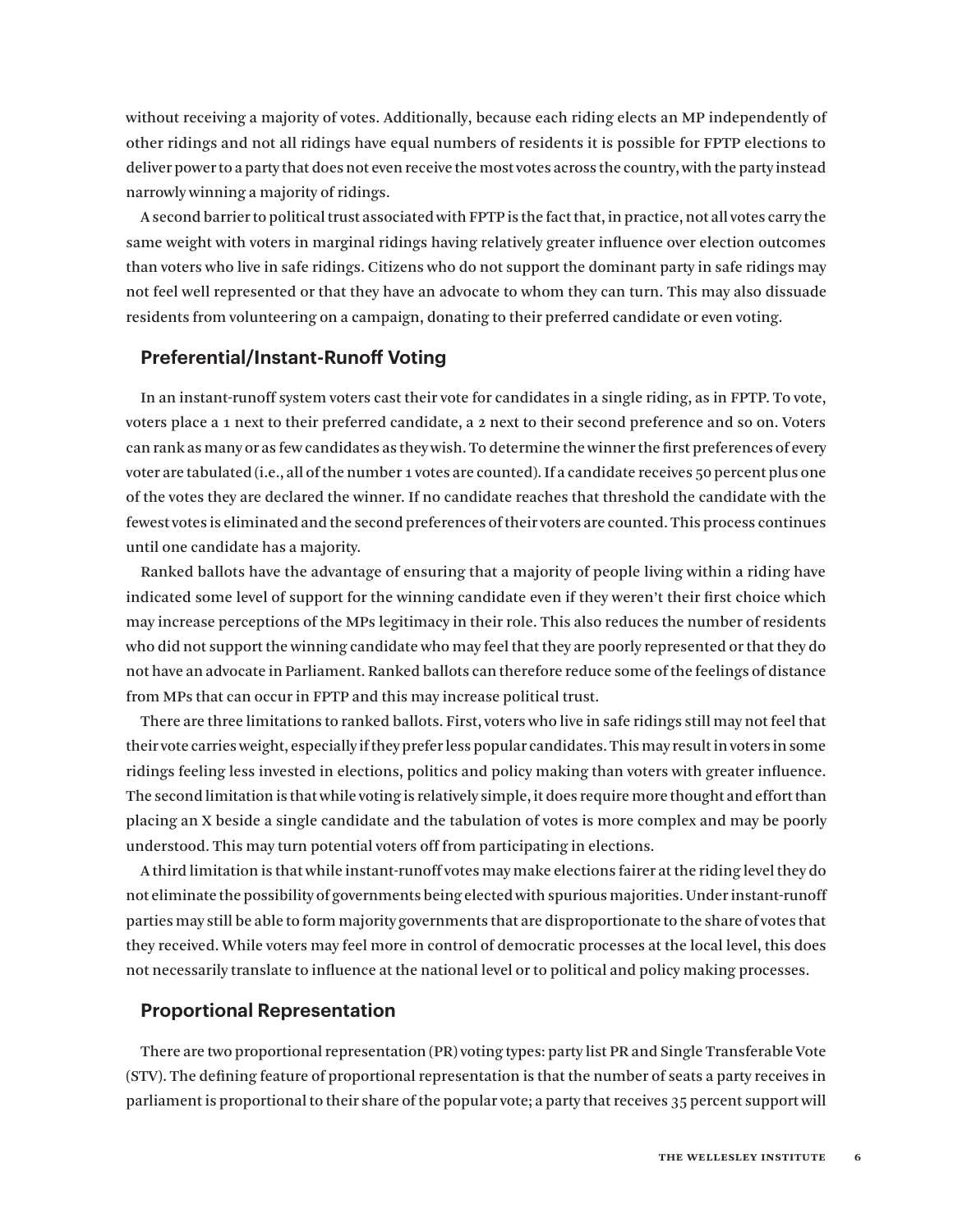receive around 35 percent of the seats in parliament. A second feature of PR systems is the existence of multi-member districts. This is because electing single members in discreet constituencies is inherently disproportional. The larger the size of the constituency, the more proportional the outcome of an election becomes. Israel is the most notable example of this with the entire nation comprising of a single constituency. Other nations with PR vary in the size of electoral districts, from two members per district up to 100.

In party list PR candidates win seats based on their relative positions on their party's list of candidates. These party lists can either be drawn up internally by parties (closed list PR) or the order of candidates can be determined by voters with the final list being determined by how many votes each candidate receives (open lists). There are a number of different methods to determine how votes are translated into seats in parliament, but each formula allocates a certain number of seats to each party that approximates their share of the popular vote. Candidates are elected if their ranking on their party's list is above the cut-off line.

STV operates similarly to instant-runoff systems but the counting process ensures greater proportionality in the final results. Voters cast preferential ballots, as per instant-runoff, but in the case of STV each electoral district elects multiple MPs. In order to win a seat a candidate must receive a minimum number of votes. The quota of votes required to be elected is calculated using a formula based on the number of votes cast and the number of seats to fill. A key difference between instant-runoff and STV is that once a candidate reaches the quota to be elected their surplus votes are redistributed (i.e., the votes received over and above what the candidate required to be elected). If no other candidates reach the quota following this redistribution then the candidate with the fewest votes is eliminated and their second preference votes are redistributed. This method of voting ensures that candidates who receive few first preference votes can still be elected if they are the second or third choice of many voters.

The major benefit of PR is that these systems fairly accurately translate voters' preferences into seats in parliament. That every voter has an opportunity to express their preference and genuinely contribute to the composition of parliament is an important cornerstone of representative democracy. Every vote cast carries equal weight which may contribute to higher levels of political trust.

PR systems also carry the possibility of electing a more diverse range of representatives. This is especially true in closed list PR systems where parties can give higher rankings to candidates who may face barriers to being elected in traditional single member districts, such as women and minority groups (Rosen, 2013). Parliaments that mirror their electorate are perceived to care more about citizens, which contributes to increased political trust (van der Meer, 2010).

PR systems tend to elect a greater number of parties, including smaller parties that appeal to niche constituencies. This may give voters a greater range of parties and candidates that are perceived to have a real chance of being elected which may lead to improved feelings of involvement and control. The risk is that fringe parties can be elected and can have disproportionate influence on who forms a government in close elections. This risk can be modified to some extent by establishing a threshold that must be achieved before a party wins seats, for example, four percent of the popular vote.

There are two key disadvantages to PR systems from a political trust perspective. The first is that single member ridings would be eliminated in favour of multi-member districts that could be drawn to elect anything from two MPs to a single national constituency for all of Canada. The latter option is extremely unlikely in a nation as large and diverse as Canada, but residents may still feel less connected to individual MPs in multi-member districts where lines of accountability are blurred. This could lead to lower levels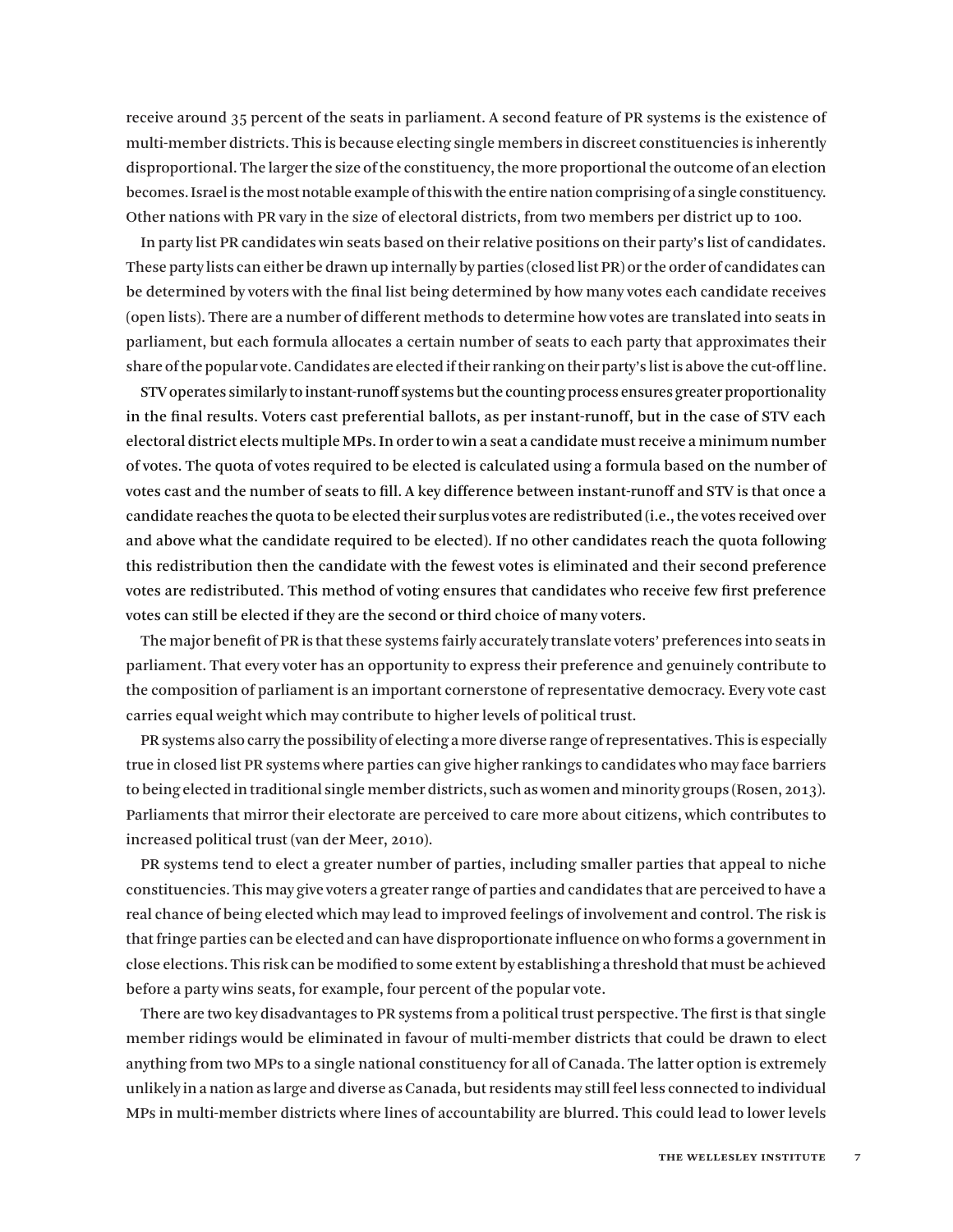of political trust.

A second disadvantage of PR systems is that in closed list formats voters may have low levels of control over selecting the candidates that are actually elected owing to high levels of party control that cannot be amended by voters. Voters may prefer candidates who are ranked low on their preferred party's list but have no ability to express their preference or alter the order of the candidate ranking. This disadvantage can be addressed by implementing an open-list system, but this may undermine the greater ability of women and minorities to be elected with dominant groups being more likely to receive high rankings.

One feature of PR systems that can be an advantage or disadvantage, depending on perspective, is the increased likelihood that no party will win a majority government. This means more coalition and informal vote-by-vote agreements with other parties that may mean less stable government, but a parliament in which the governing parties must negotiate with all parties (including with other governing parties in the case of coalitions or confidence and supply agreements) to ensure that legislation is passed. Having a diversity of voices in policy and legislative processes has been demonstrated to increase political trust (Dunn, 2012).

#### **Hybrid Systems**

Hybrid systems, as the name suggests, blend together elements of other electoral systems. Mixed Member Proportional (MMP) is the most common of hybrid systems. In MMP voters have two votes. The first and most important is the party vote. The party vote operates as a party list proportional representation system where a nation is a single constituency. The party vote determines the share of seats in parliament that each party is entitled to: a party that receives 30 percent of the party vote is entitled to around 30 percent of the seats in parliament.

The second vote is the riding vote and is less important to the overall composition of parliament. With the riding vote electors choose the representative that they would like to represent their riding, which are retained as single member districts. The candidate with the most votes in the riding wins the seat, as per the FPTP system.

Determining who is elected is a multi-step process. First, the number of seats that each party is entitled to is calculated using a PR distribution formula. Next, all candidates who win a riding are declared elected; winning a riding guarantees a seat in the parliament. All remaining seats that a party is entitled to are then allocated to candidates based on their order on their party's list. For example, in a parliament of 338 seats a party that won 40 percent of the party vote would be entitled to around 135 seats, depending on the distribution formula. If candidates won 90 ridings for the party all would be declared elected and the first 45 candidates on the party list would fill the remaining seats.<sup>1</sup> In cases where a party wins more riding seats than their party vote entitles them to, parliament is expanded by the appropriate number of seats for that session and returns to its normal size at the next election.

The greatest advantage to MMP is that it merges the best of proportional representation and FPTP: proportionality and riding-level representation. MMP takes the ability of proportional representation

<sup>1</sup> In MMP systems candidates often run in ridings and on the party list. In cases where a candidate wins a riding and is on the party list they are eliminated from the party list and the next candidate moves up one ranking.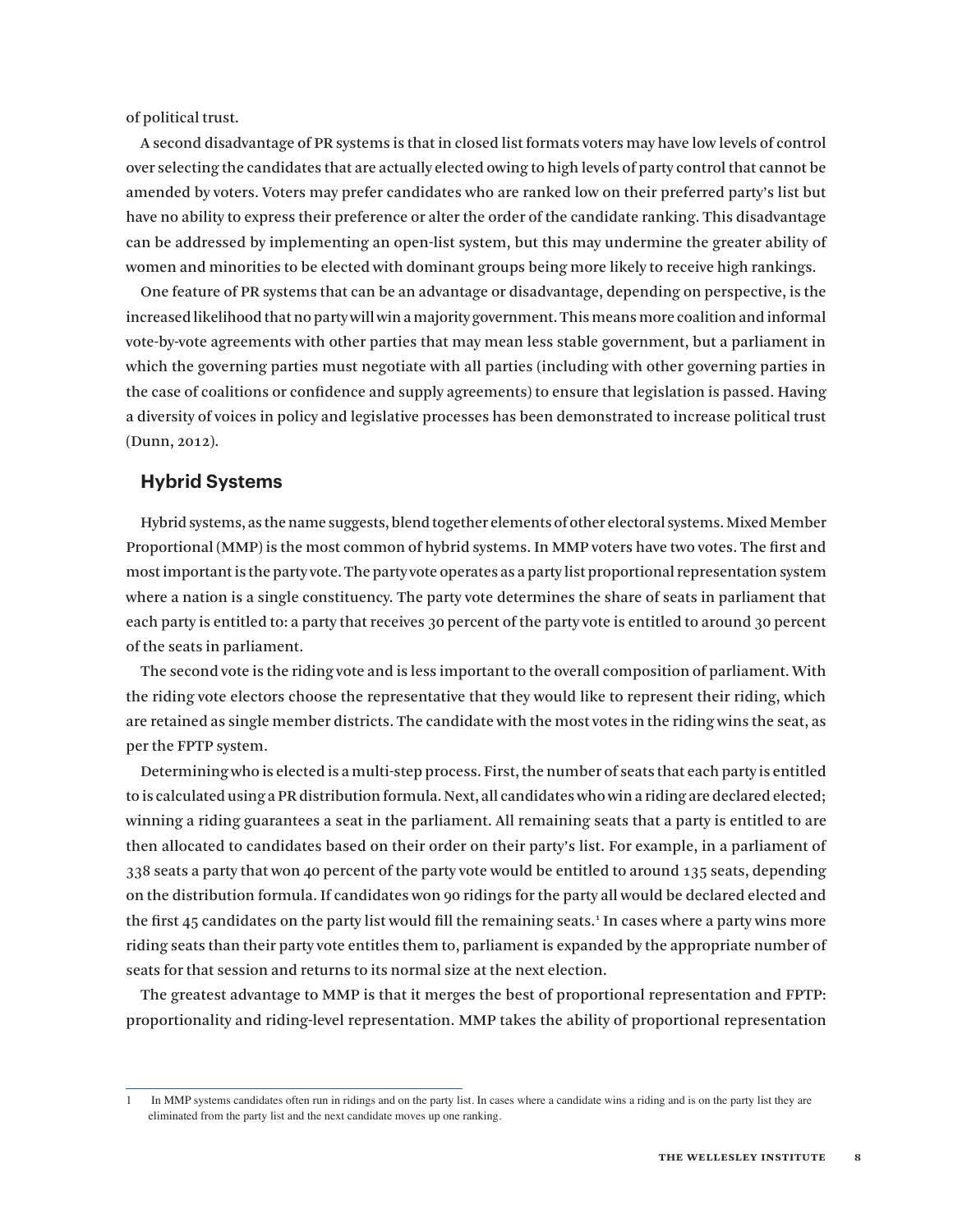to ensure that all votes count and the increased likelihood of parliaments reflecting their citizenry and marries it with the existence of single member electoral districts which can make residents feel connected to political processes and that they have an MP that is accountable to them. Additionally, because the party vote is the most important to the composition of parliament voters may feel that they can choose the riding candidate that would best represent them rather than voting along party lines. In turn, this could create incentives for riding MPs to better serve their constituents in order to improve their chances of re-election. These benefits may increase political trust.

Like proportional representation systems MMP has the disadvantage of potentially removing control over which candidates are elected from voters which may decrease political trust. A second disadvantage is that MMP creates two types of MPs: riding MPs and list MPs. Riding MPs may be perceived as more legitimate than list MPs owing to their success in being elected in individual ridings; by contrast list MPs may be perceived as being accountable only to their party. This was seen to some extent in New Zealand, both among voters and MPs themselves (Barnes, 2010).

MMP is also sometimes perceived as a complex and confusing system owing to voters having two votes. For voters to exert maximum influence it is important for them to know that the party vote is the more important of the two. This may be a more complex undertaking than simply choosing a single candidate to support or ranking preferred candidates.

# **Designing an electoral system with health in mind**

Canada is a large and diverse country and our electoral system should be able to represent the depth and breadth of Canada and Canadians. But electoral systems are more than a mechanism about which we think of once every four years as we cast a ballot. Electoral systems are fundamental to our democratic institutions and while we may vote only once every four years, how those votes are counted matters for the governing of our country every day in-between. Too often when we discuss electoral reform we limit ourselves to thinking of how particular systems may advantage or disadvantage specific parties or candidates. But, as this think piece shows, electoral systems can influence political trust, social capital and health.

Each of the electoral systems described in this think piece have benefits and limitations in their potential for implementation in Canada. From the perspective of building political trust and health it is likely that proportional representation offers the greatest opportunity to improve social capital and health in Canada. Proportional representation systems tend to elect a more diverse range of parliamentarians from a more diverse range of political parties. These systems also value each vote more or less equally, thereby giving all Canadians a genuine opportunity to influence electoral outcomes.

Given Canada's longstanding tradition of electing MPs in single member districts it is also worth considering a hybrid system like MMP. MMP offers the major advantage of treating votes equally with regard to the overall composition of the parliament while also ensuring that each riding has a single elected official who can continue to handle constituency affairs. Choosing a system like MMP may particularly enhance political trust as parliaments become more diverse and individual voters have a stronger voice in determining election outcomes while continuing to have a riding MP who can advocate for and be held accountable by the community.

The commitment from the federal government to establish an all-party committee to review electoral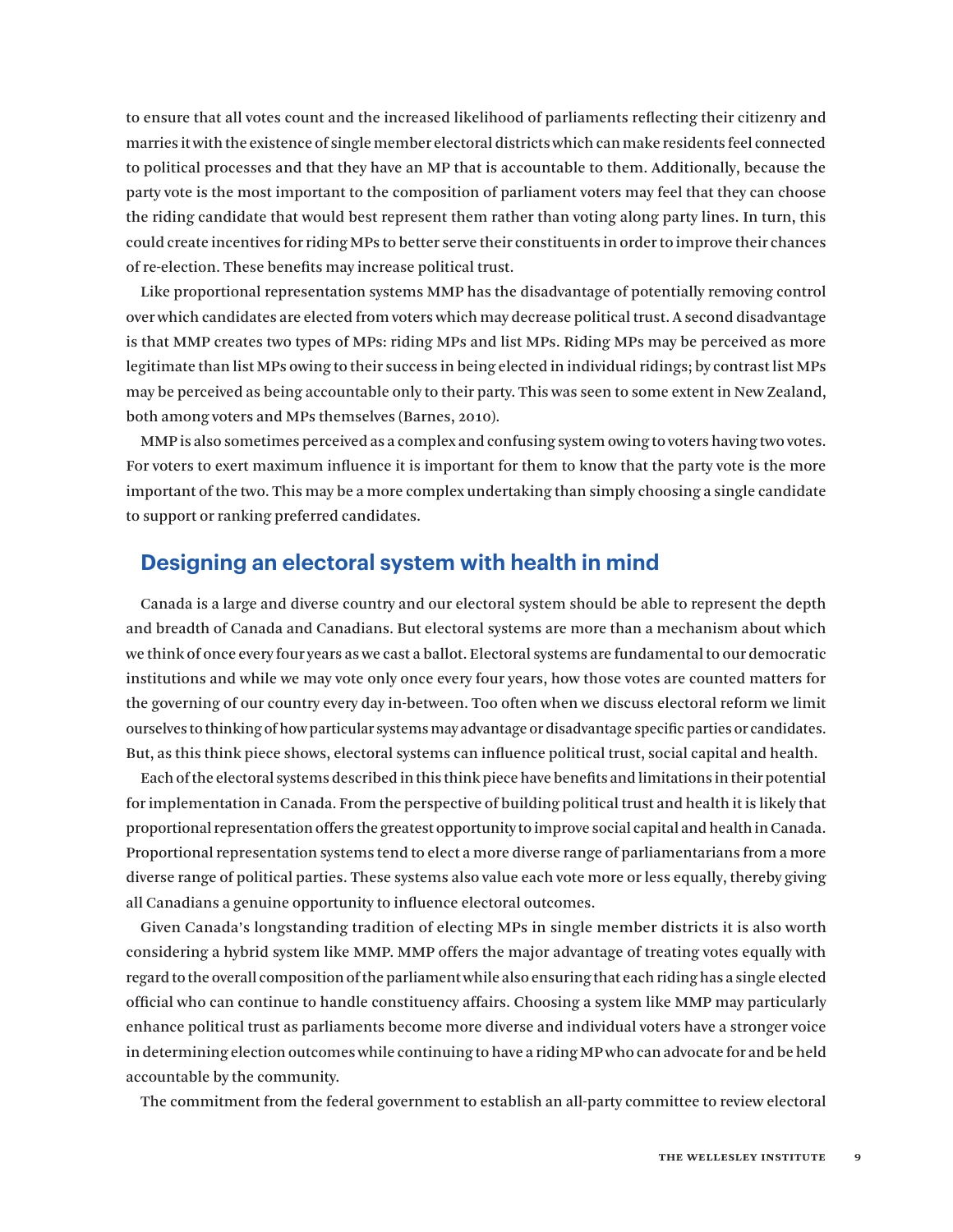reform options is an important step forward. Given the centrality of electoral systems to how citizens are affected by political institutions it is important for the parliamentary committee to have a broad mandate to consider electoral reform from a wider perspective than just that of different ways to count votes. The deliberations should consider how electoral systems can influence sociopolitical structures in Canada and how changes to electoral systems can affect political trust, social capital and health. We have a oncein-a-generation opportunity to choose an electoral system that builds a healthy democracy and healthy Canadians.

#### **References**

BARNES, S. 2010. *Breathing Through Their Noses?: Candidate Selection and Role Adaptation Amongst First Term MPs in the New Zealand Parliament : a Thesis Submitted to the Victoria University of Wellington in Fulfilment of the Requirements for the Degree of Master of Arts in Political Science*, Victoria University of Wellington.

CITRIN, J. M., CHRISTOPHER 1999. Trust in government. *Measures of political attitudes.* San Diego, CA, US: Academic Press.

DUNN, K. 2012. Voice and trust in parliamentary representation. *Electoral Studies,* 31**,** 393-405.

FREITAG, M. & BÜHLMANN, M. 2009. Crafting Trust. *Comparative Political Studies,* 42**,** 1537-1566.

KAWACHI, I. & BERKMAN, L. 2000. Social Cohesion, Social Capital, and Health. *In:* BERKMAN, L. & KAWACHI, I. (eds.) *Social Epidemiology.* New York, NY: Oxford University Press.

KAWACHI, I., KENNEDY, B. P., LOCHNER, K. & PROTHROW-STITH, D. 1997. Social capital, income inequality, and mortality. *American Journal of Public Health,* 87**,** 1491-8.

LIBERAL PARTY OF CANADA 2015. A New Plan for a Strong Middle Class.

LINDSTROM, M. & MOHSENI, M. 2009. Social capital, political trust and self-reported psychological health: A population-based study. *Social Science & Medicine,* 68**,** 436-443.

LOAT, A. & MACMILLAN, M. 2014. *Tragedy in the Commons: Former Members of Parliament Speak Out About Canada's Failing Democracy,* Random House Canada.

MCKENZIE, K., WHITLEY, R. & WEICH, S. 2002. Social capital and mental health. *The British Journal of Psychiatry,* 181**,** 280-283.

MURAYAMA, H., FUJIWARA, Y. & KAWACHI, I. 2012. Social Capital and Health: A Review of Prospective Multilevel Studies. *Journal of Epidemiology,* 22**,** 179-87.

NEWTON, K. 2013. *Social and Political Trust* [Online]. European Social Survey. Available: [http://essedunet.](http://essedunet.nsd.uib.no/cms/topics/2/) [nsd.uib.no/cms/topics/2/](http://essedunet.nsd.uib.no/cms/topics/2/).

PUTNAM, R. D. 1996. The Strange Disappearance of Civic America. *The American Prospect.*

ROSEN, J. 2013. The Effects of Political Institutions on Women's Political Representation: A Comparative Analysis of 168 Countries from 1992 to 2010. *Political Research Quarterly,* 66**,** 306-321.

SELWAY, J. S. 2011. Electoral Reform and Public Policy Outcomes in Thailand: The Politics of the 30-Baht Health Scheme. *World Politics,* 63**,** 165-202.

THOMASSEN, J. & ESAIASSON, P. 2006. Role Orientations of Members of Parliament. *Acta Politica,* 41**,** 217-231.

TOWNSEND, P. 1979. *Poverty in the United Kingdom: A Survey of Household Resources and Standards of Living,* Harmondsworth, Middlesex, England, Penguin Books.